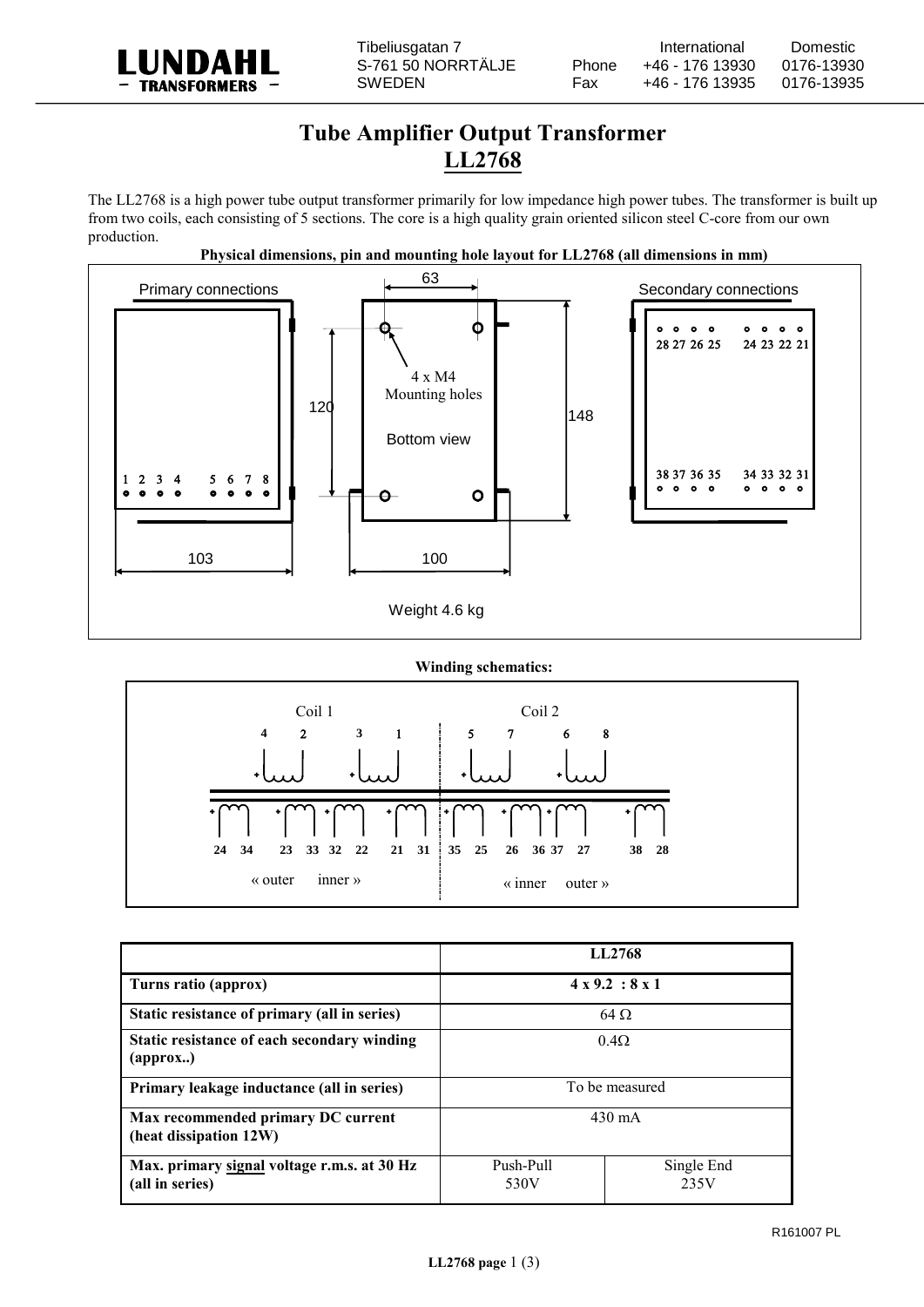## **Electrical characteristics**

| Primary Load Impedance, Max power and power loss. |                                          |                       |               |  |
|---------------------------------------------------|------------------------------------------|-----------------------|---------------|--|
|                                                   | Sec. connection for $4/8/16 \Omega$      |                       |               |  |
|                                                   | (See next page)                          |                       |               |  |
|                                                   | $-B/C$                                   | B/C/D                 | C/D/E         |  |
|                                                   | <b>Primary Load Impedance</b>            |                       |               |  |
|                                                   | (transformer copper resistance included) |                       |               |  |
| <b>LL2768</b>                                     | $2.7 \text{ k}\Omega$                    | $1.2 \text{ k}\Omega$ | $680\,\Omega$ |  |
|                                                   | <b>Power and Loss</b>                    |                       |               |  |
| Max. Power, P-P at 30 Hz                          | 180W                                     | 360W                  | 700W          |  |
| Max. Power, S.E. at 30 Hz                         | 35W                                      | 70W                   | 140W          |  |

## **Primary Load Impedance, Max power and power loss.**

**Primary DC Current Core Air-gap and Primary inductance**

|                                           | LL2768/PP | LL2768/200mA |
|-------------------------------------------|-----------|--------------|
| Core Airgap                               | $25 \mu$  | $340 \mu$    |
| (delta/2)                                 |           |              |
| Single end standing current for 0.9 Tesla |           | 200mA        |
| (recommended operating point)             |           |              |
| Primary inductance                        |           |              |

 $\circledast$ 

LL2768 Primary connection for Single-End output stage

LL2768 Primary connection for Push-Pull output stage